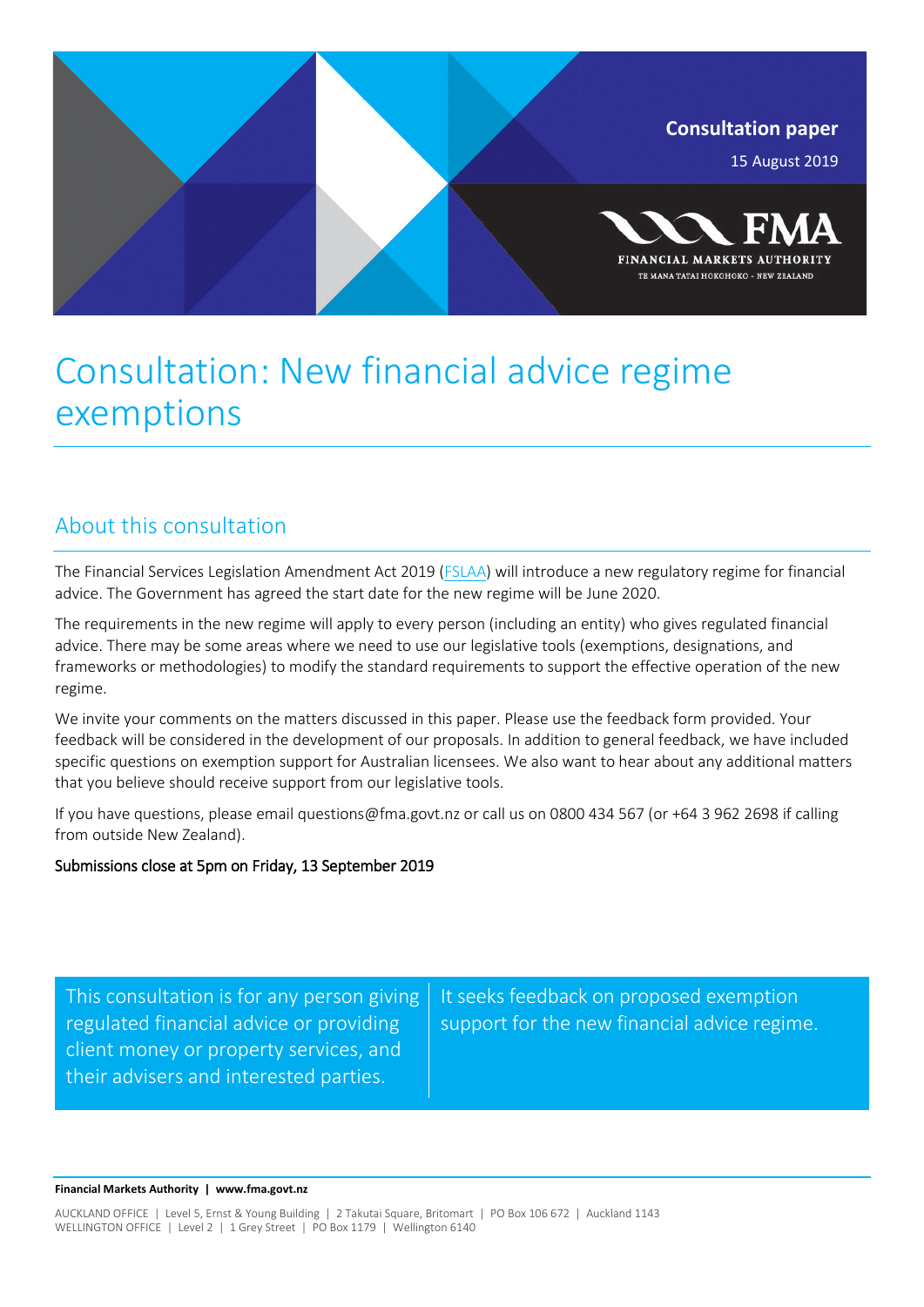

| Overview - new financial advice regime                                         | 3  |  |
|--------------------------------------------------------------------------------|----|--|
| Exemption support for new regime                                               | 4  |  |
| Part 1 – Matters where continued exemption support may be needed               | 5  |  |
| Australian licensees                                                           | 5  |  |
| Overseas custodians – assurance engagements                                    |    |  |
| Australian qualified advisers                                                  | 6  |  |
| Part 2 – Exemption support not required due to regulatory change               | 8  |  |
| Recognition of alternative qualifications                                      | 8  |  |
| NZX and non-NZX brokers – client money and client property                     | 9  |  |
| Personalised digital advice                                                    |    |  |
| Offers of financial products through AFAs supplying personalised DIMS          |    |  |
| Schedule 1 - Requirements for FMC Act exemptions                               |    |  |
| Schedule 2 – Further discussion and questions relating to Australian licensees |    |  |
| Feedback form: New financial advice regime exemptions                          | 14 |  |

Document history This version was issued in August 2019 and is based on legislation and regulations as at the date of issue.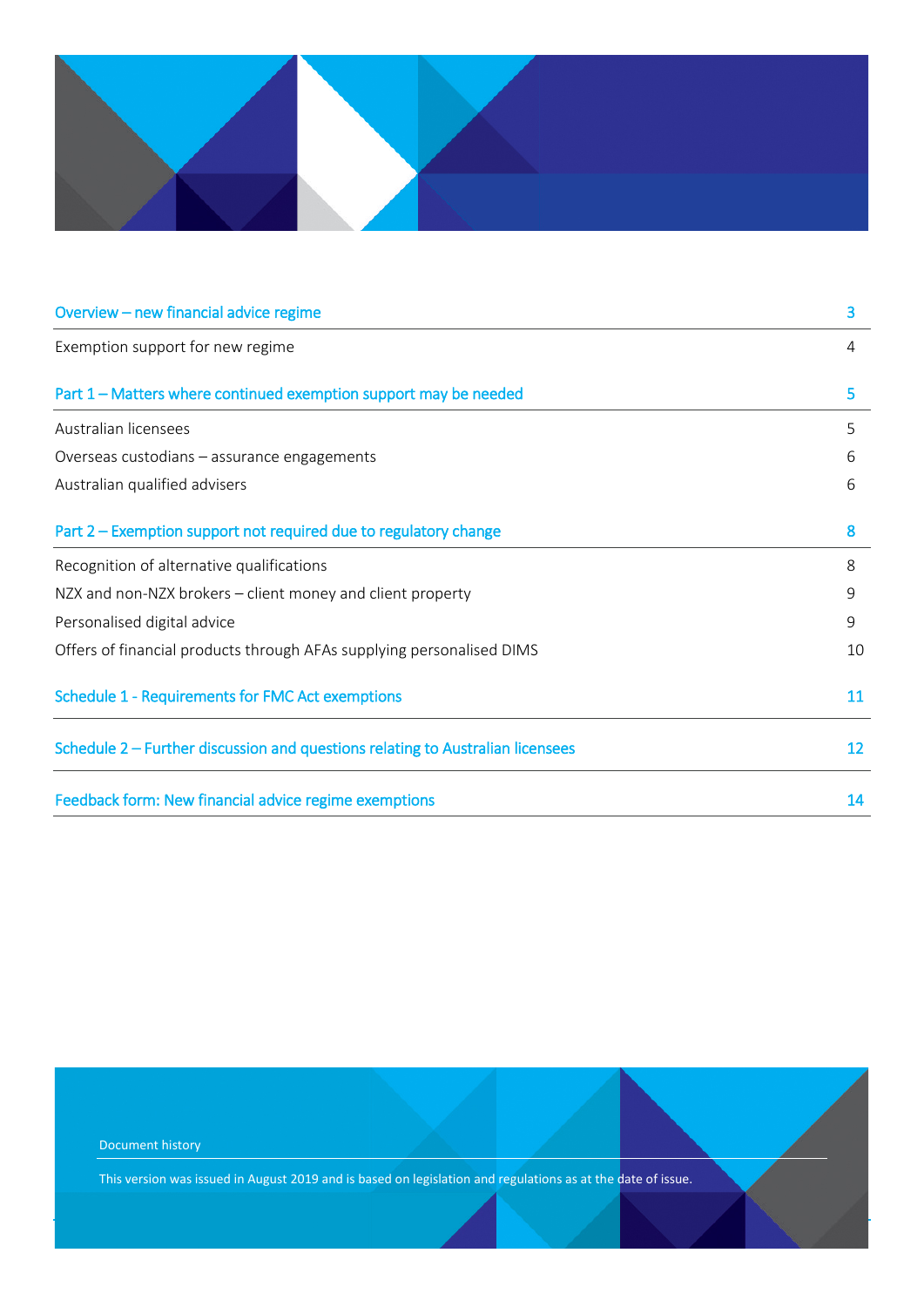# <span id="page-2-0"></span>Overview – new financial advice regime

The [FSLAA](http://www.legislation.govt.nz/act/public/2019/0008/latest/whole.html) will amend the [Financial Markets Conduct Act 2013](http://www.legislation.govt.nz/act/public/2013/0069/latest/whole.html) (FMC Act) to introduce a new regulatory regime for financial advice. The Government has agreed the start date for the new regime will be June 2020, with the precise date to be set by Order in Council in the coming months. The Financial Advisers Act 2008 [\(FA Act\)](http://www.legislation.govt.nz/act/public/2008/0091/latest/whole.htmlhttp:/www.legislation.govt.nz/act/public/2008/0091/latest/whole.html), its regulations and any exemptions we granted under the FA Act will be revoked.

Cabinet has agreed further details of the new regime including disclosure requirements, licensing fees and levies, registration requirements, and client money and property requirements. We are working with the Ministry of Business, Innovation and Employment (MBIE) on the development of the regulations relating to these requirements. More details on the regulations can be found on MBIE's [website.](https://www.mbie.govt.nz/business-and-employment/business/financial-markets-regulation/regulation-of-financial-advice/regulations-to-support-the-financial-services-legislation-amendment-act/)

### New licensing requirement

Once the new regime comes into force, a person<sup>[1](#page-2-1)</sup> who gives regulated financial advice to retail clients will need to operate under a financial advice provider licence. They can either operate under their own licence, or work on behalf of someone else who holds a licence.

### New Code of Conduct

A person who gives regulated financial advice to retail clients will be subject to a new Code of Professional Conduct for Financial Advice Services (the [new Code\)](https://www.mbie.govt.nz/assets/a96d1b4800/code-of-professional-conduct-for-financial-advice-services.pdf). This contains minimum standards of ethical behaviour, conduct, client care, competence, knowledge and skill.

### New disclosure requirements

A person who gives regulated financial advice will need to disclose specific information to their clients, to ensure those clients are making informed decisions. MBIE will consult on draft regulations shortly.

### Registration requirements

Changes have been made to the Financial Service Providers (Registration and Dispute Resolution) Act 2008 [\(FSP Act\)](http://www.legislation.govt.nz/act/public/2008/0097/latest/DLM1109427.html) to address misuse of the Financial Service Providers Register (FSPR) and to implement the new financial advice regime. Regulations are being developed to support these changes.

### Client money and property services

Client money and property services (formerly broking services) will be regulated under the [FMC Act.](http://www.legislation.govt.nz/act/public/2013/0069/latest/whole.html) The Government has decided that th[e Financial Advisers \(Custodians of FMCA Financial Products\) Regulations 2014](http://www.legislation.govt.nz/regulation/public/2014/0048/latest/whole.html) should largely be carried over to the new regulatory regime with minor changes that will:

• address workability issues that have emerged since the regulations have been in effect

l

<span id="page-2-1"></span> $<sup>1</sup>$  In this paper 'person' includes an entity.</sup>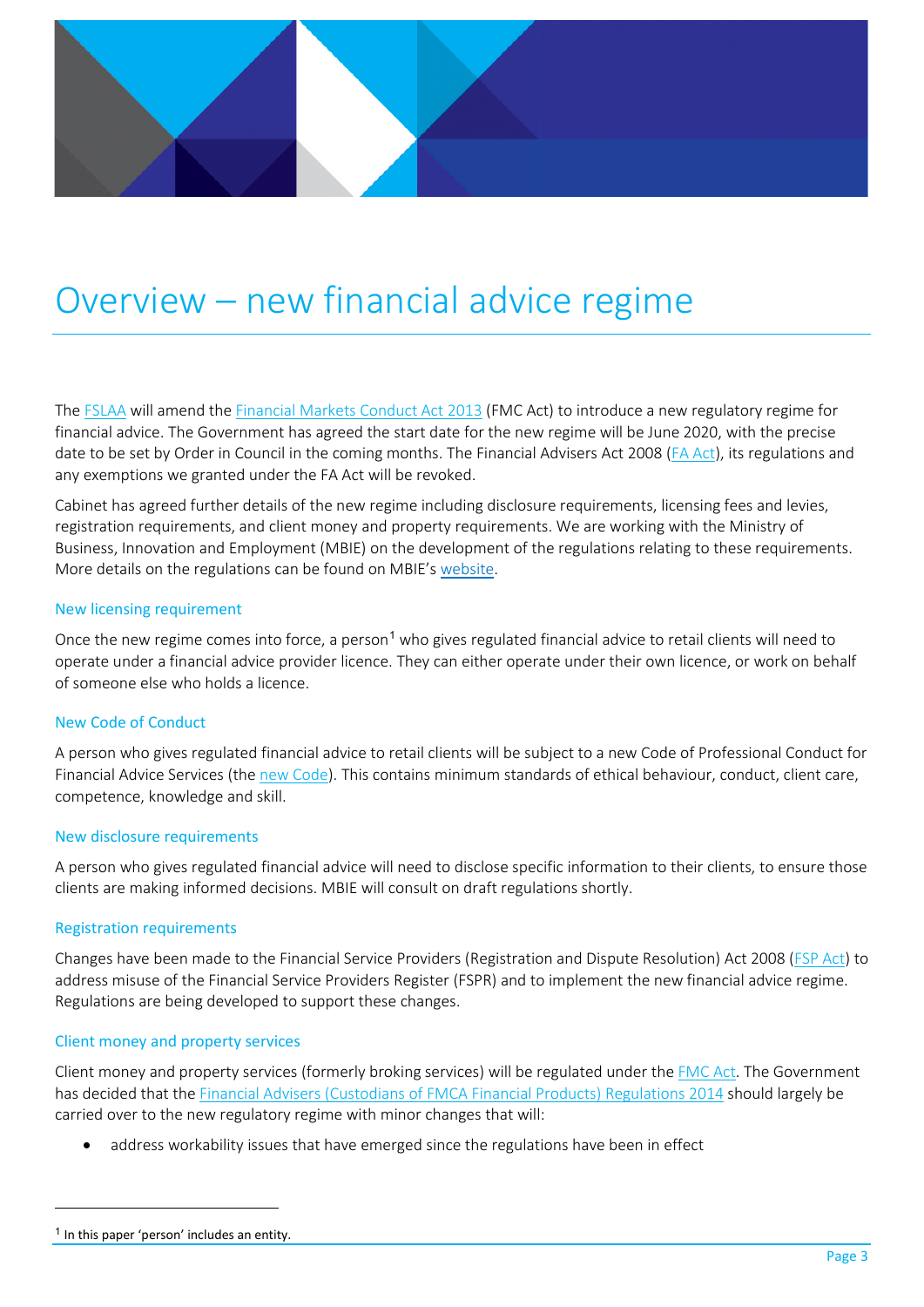

• reflect a change in FSLAA designed to allow providers to deposit their own money into client accounts in certain circumstances, including to reduce the risk of the client account being overdrawn due to delays processing payments.

Regulations are being developed on client money and property service requirements.

### Further information

<span id="page-3-0"></span>You can find more information on the new regime on our [website.](https://www.fma.govt.nz/compliance/role/fap-new-regime/)

## **Exemption support for new regime**

We are considering where FMC Act exemptions may be useful to support effective operation of the new regime. Before we grant an exemption we are required be satisfied that the exemption is:

- necessary or desirable to promote the purposes of the [FMC Act;](http://www.legislation.govt.nz/act/public/2013/0069/latest/whole.html) and
- not broader than reasonably necessary to address the matters that gave rise to it.

See Schedule 1 of this paper for more details.

Generally, it is likely to be appropriate for the standard requirements in the new regime apply to every person who gives financial advice. However, there may be a few areas where we need to use our exemption powers.

Part 1 of this paper discusses three matters where we think it may be useful to continue existing FA Act exemption relief to support effective operation of the new financial advice regime:

- Australian licensees
- Overseas custodians assurance engagements
- Australian qualified advisers.

Part 2 of this paper discusses four matters where we think existing FA Act exemption support will no longer be required given expected changes in the law:

- Recognition of alternative qualifications
- NZX and non-NZX brokers client money and client property
- Personalised digital advice
- Offers of financial products through AFAs supplying personalised DIMS.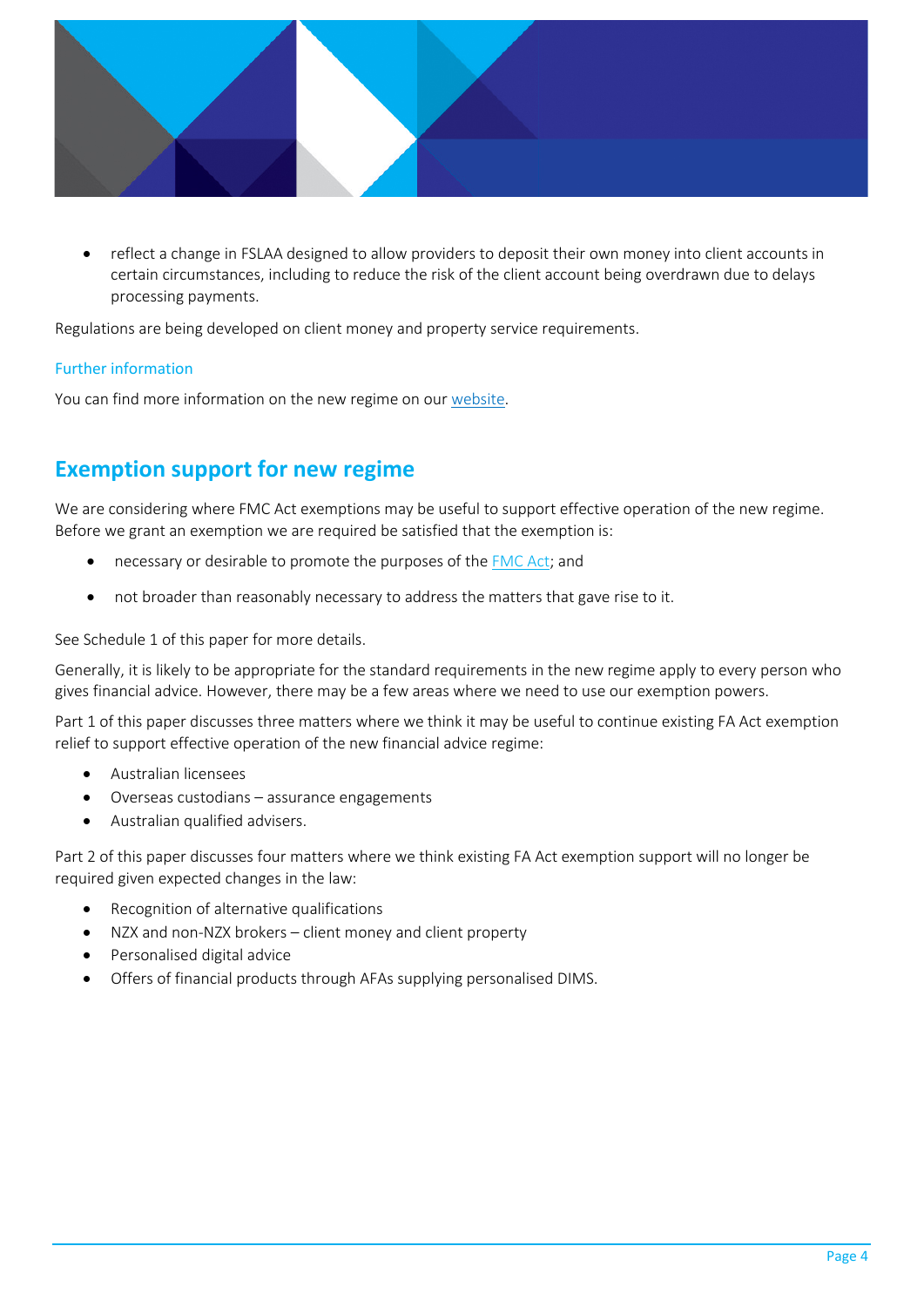

# <span id="page-4-0"></span>Part 1 – Matters where continued exemption support may be needed

# <span id="page-4-1"></span>**Australian licensees**

The Australian Licensees [notice](http://www.legislation.govt.nz/regulation/public/2011/0238/latest/whole.html#DLM3848033) provides exemption support to allow Australian-regulated licensed financial services firms to provide financial adviser services into New Zealand in limited circumstances.

Australian licensees, and their representatives, are exempted from the certain [FA Act](http://www.legislation.govt.nz/act/public/2008/0091/latest/DLM1584202.html?search=ad_act__financial+advisers+act____25_ac%40bn%40rn%40dn%40apub%40aloc%40apri%40apro%40aimp%40bgov%40bloc%40bpri%40bmem%40rpub%40rimp_ac%40ainf%40anif%40bcur%40rinf%40rnif_a_aw_se&p=1) requirements where they provide services to New Zealand retail clients and have no place of business in New Zealand:

- the requirement that a registered entity acts through a registered or authorised financial adviser (AFA)
- restrictions on holding out as a financial planner or investment planner
- the requirement to make disclosure to retail clients
- the requirement for representatives to register on the FSPR.

The notice applies in limited circumstances for unsolicited, offshore services to New Zealand clients. This allows Australian licensees to:

- continue to provide advice to Australian clients that move to New Zealand
- provide advice to New Zealand clients who became clients before the FA Act came into effect
- provide advice sought by New Zealand clients without any solicitation by the Australian licensee.

The notice recognises the protections offered under Australian law. It allows very limited services to be given to New Zealand clients. Key protections remain, including that:

- Australian licensees are licensed and regulated by the Australian Securities and Investments Commission (ASIC) under Australian law
- Australian licensees must register on the FSPR and be members of a New Zealand dispute resolution scheme
- Australian licensees must provide information to New Zealand clients, so that they are aware of the nature of the exemption
- disclosure must be made to New Zealand retail clients as if they were Australian retail clients
- Australian licensees remain subject to the general statutory care, diligence and skill obligations under the FA Act.

We consider that the policy grounds for providing relief under this notice remain relevant under the new financial advice regime. Therefore, continued exemption support is likely to be appropriate. The notice facilitates Trans-Tasman provision of financial services where compliance with the New Zealand licensing regime would result in dual regulation and be disproportionate to the limited services being provided from Australia. We will signal our solution for this matter before the opening of transitional licensing on 4 November 2019, and will have any notice in place well before the new regime comes into effect in June 2020.

Further discussion and questions relating to the Australian Licensees notice is in Schedule 2.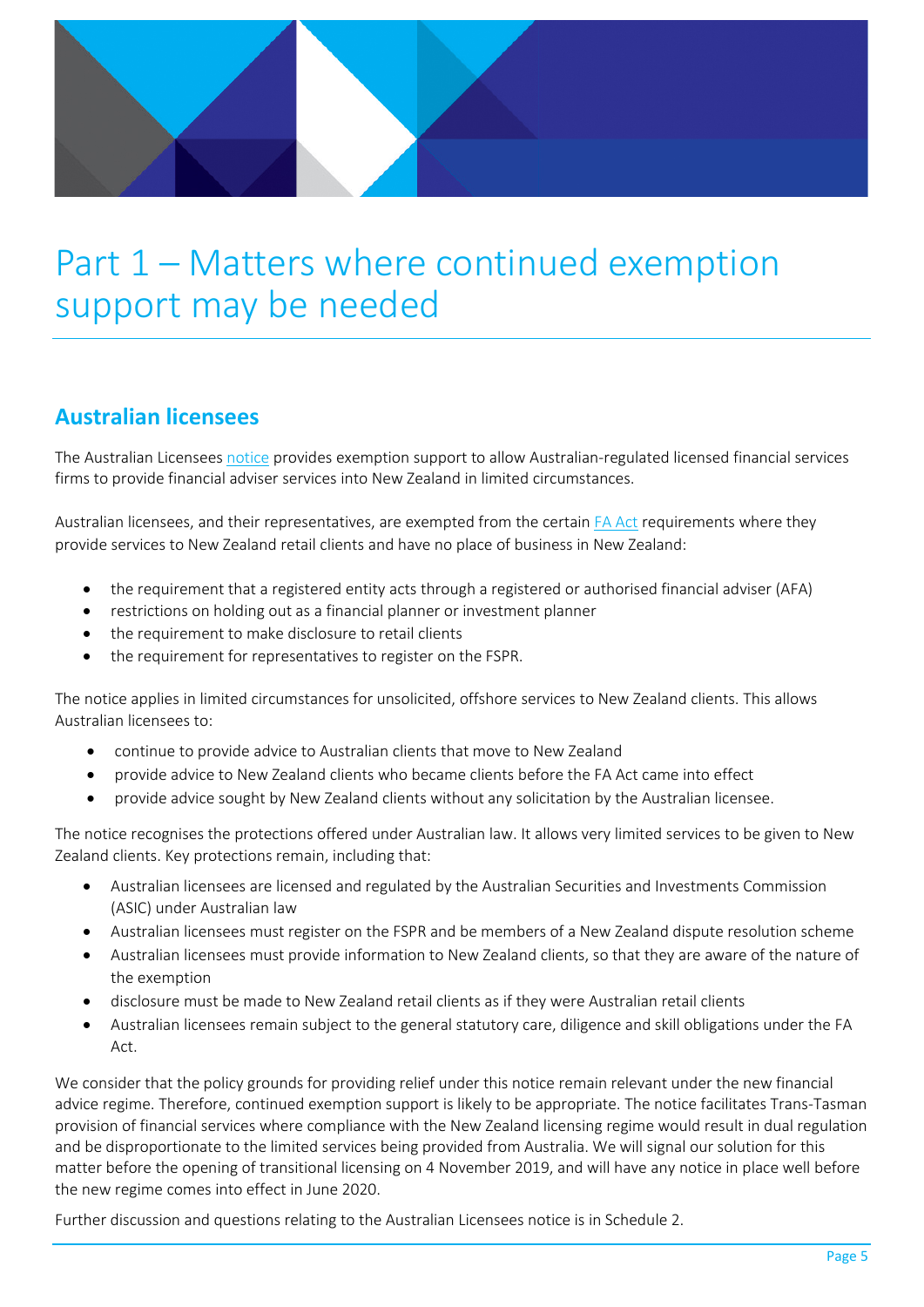

## <span id="page-5-0"></span>**Overseas custodians – assurance engagements**

Currently the Overseas Custodians—Assurance Engagement [notice](http://www.legislation.govt.nz/regulation/public/2018/0008/latest/whole.html) provides exemptions for overseas custodians who hold client money or client property relating to an FMC Act financial product under the Financial Advisers (Custodians of FMCA Products) Regulations [\(FA custodian regulations\)](http://www.legislation.govt.nz/regulation/public/2014/0048/latest/whole.html). The [notice](http://www.legislation.govt.nz/regulation/public/2018/0008/latest/whole.html) exempts overseas custodians from the requirement to get an assurance engagement with a New Zealand auditor. Assurance engagements can instead be obtained with auditors in certain overseas jurisdictions and comply with overseas requirements.

The exemptions only apply where assurance engagements are prepared by overseas auditors who are subject to auditing standards and oversight that are broadly equivalent to those that exist in New Zealand. This means we can have confidence in the comparability and quality of their assurance engagements.

Where an overseas custodian has already obtained an assurance engagement prepared by an overseas auditor subject to auditing standards and oversight that is broadly equivalent to those that exist in New Zealand, the compliance costs of having an additional assurance engagement undertaken by a New Zealand qualified auditor would outweigh the benefits to investors.

The Government has decided that the FA custodian regulations should largely be carried over to the new regulatory regime, subject to some minor changes discussed above on page 3.

While we will need to review the new regulations, our view is that it is likely to be appropriate for exemption relief to be continued on the same basis. This will promote the purposes of th[e FMC Act](http://www.legislation.govt.nz/act/public/2013/0069/latest/whole.html) by ensuring appropriate governance arrangements that allow for effective monitoring, avoid unnecessary compliance costs and promote flexibility in the financial markets. Our aim is to have a solution for this matter in place well before the new regime comes into effect in June 2020.

# <span id="page-5-1"></span>**Australian qualified advisers**

Under the Australian Qualified Adviser[s notice,](https://www.fma.govt.nz/assets/Exemption/FA-Australian-Qualified-Advisers-Exemption-Notice-2018.pdf) Australian advisers who meet the qualification requirements under ASIC's regulatory guides to provide personal financial product advice to retail clients in Australia are given recognition when applying to be an AFA in New Zealand. This is in relation to products they are qualified to advise on in Australia, where New Zealand has an equivalent licence (authorisation). ASIC provides reciprocal recognition for New Zealand qualified advisers who wish to provide advice in Australia with New Zealand qualifications.

This notice provides an exemption from the educational competency requirements under the current [Code of](http://www.financialadvisercode.govt.nz/assets/Code-of-Professional-Conduct-for-AFAs/161201-Code-of-Professional-Conduct-for-Authorised-Financial-Advisers.pdf)  [Professional Conduct for Authorised Financial Advisers](http://www.financialadvisercode.govt.nz/assets/Code-of-Professional-Conduct-for-AFAs/161201-Code-of-Professional-Conduct-for-Authorised-Financial-Advisers.pdf) (the current code) in Code Standard 15 (to the extent that it requires Unit 26360) and Code Standard 16.

The new financial advice regime under the **[FSLAA](http://www.legislation.govt.nz/act/public/2019/0008/latest/whole.html)** will significantly change regulation of financial advice, with a new licensing regime and a [new Code.](https://www.mbie.govt.nz/assets/a96d1b4800/code-of-professional-conduct-for-financial-advice-services.pdf) New qualifications and other requirements for advice on relevant financial products (i.e. investments, superannuation and life insurance) have also been introduced in Australia. Furthermore, a new organisation called the Financial Adviser Standards and Ethics Authority Limited (or FASEA) has been established in Australia to set the education, training and ethical standards for financial advisers providing advice on 'relevant financial products'.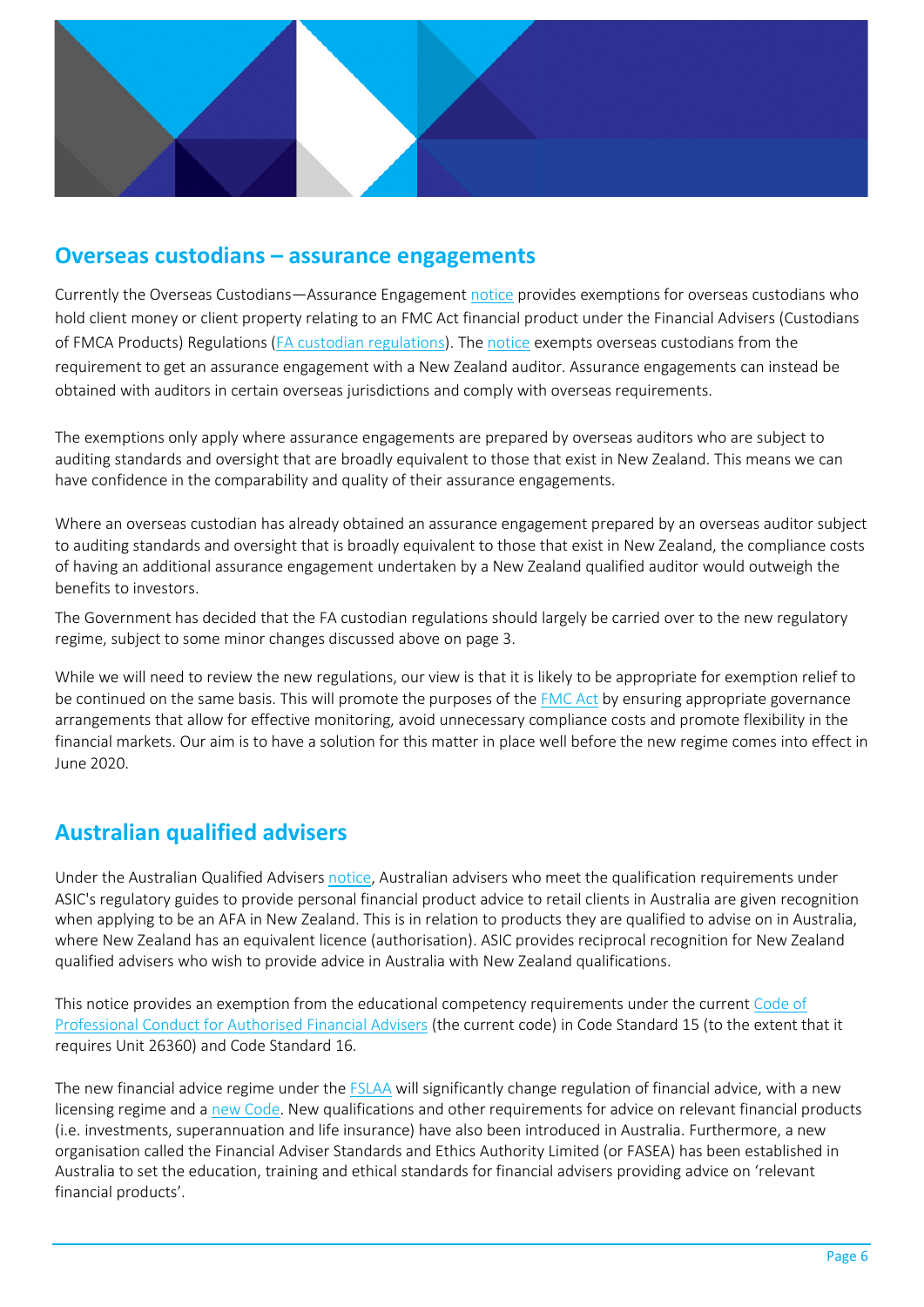

We intend to explore whether continued recognition of Australian adviser qualifications is appropriate under the new financial advice regime. If it is then this could be put into effect by way of an exemption from certain competency requirements under the [new Code.](https://www.mbie.govt.nz/assets/a96d1b4800/code-of-professional-conduct-for-financial-advice-services.pdf)

However, given the significant changes to the financial advice regime on both sides of the Tasman, we intend to review the arrangements under this exemption and discuss continued Trans-Tasman recognition with ASIC and FASEA. Following this, we will consult on any continued exemption support to recognise Australian qualified advisers. We will aim to consult on this matter in the first half of 2020.

We note that Australian qualified advisers who have already become authorised in reliance on the Australian Qualified Advisers [notice](https://www.fma.govt.nz/assets/Exemption/FA-Australian-Qualified-Advisers-Exemption-Notice-2018.pdf) will be treated as any other AFA for the purposes of reliance on the competency exception in clause 81 of [Schedule 4](http://www.legislation.govt.nz/act/public/2019/0008/latest/whole.html#DLM7386625) of the FMC Act and compliance with the competency requirements in the [new Code.](https://www.mbie.govt.nz/assets/a96d1b4800/code-of-professional-conduct-for-financial-advice-services.pdf)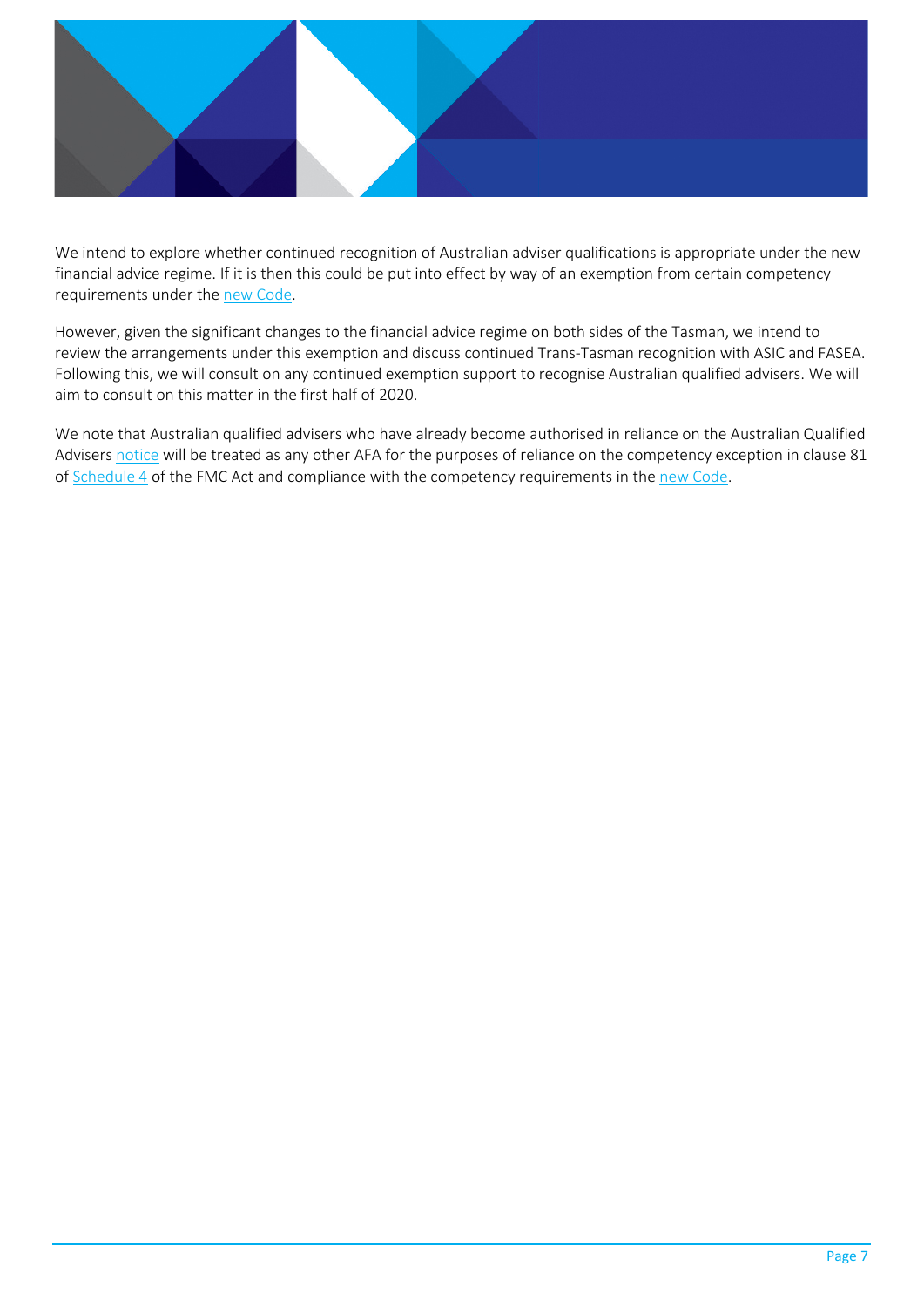# <span id="page-7-0"></span>Part 2 – Exemption support not required due to regulatory change

# <span id="page-7-1"></span>**Recognition of alternative qualifications**

l

The Certified Investment Management Analyst (CIMA) [notice](https://www.fma.govt.nz/compliance/exemptions/current-exemption-notices/financial-advisers-act-exemptions/financial-advisers-certified-investment-management-analyst-exemption-notice-2017/) recognises the CIMA certification program as an alternative to certain competency requirements under the [current Code.](http://www.financialadvisercode.govt.nz/assets/Code-of-Professional-Conduct-for-AFAs/161201-Code-of-Professional-Conduct-for-Authorised-Financial-Advisers.pdf) The program is an international postgraduate-level specialist qualification designed for investment and wealth professionals. The notice exempts AFA applicants with this designation from Code Standard 16 to the extent that it requires applicants to have the Core Component and the Investment Strand of the New Zealand Certificate in Financial Services (Level 5).

The exemption is subject to conditions that the AFA applicant has a professional development plan to address specified matters relating to any gaps or deficiencies in their competence, knowledge and skills, and that the AFA then completes structured professional development within 12 months of authorisation to address those gaps or deficiencies.

We don't think continued exemption support will be required under the new regime to recognise the CIMA designation or other alternative qualifications or designations.<sup>[2](#page-7-2)</sup> Standards 6 to 8 of the [new Code](https://www.mbie.govt.nz/assets/a96d1b4800/code-of-professional-conduct-for-financial-advice-services.pdf) set competency at the learning outcomes for Level 5 of the New Zealand Certificate in Financial Services (NZ Certificate). [3](#page-7-3) Different strands apply for different types of advice. Everyone who gives advice must have general competence and for this they will need to meet the learning outcomes for the core module of the NZ Certificate (Level 5). They will also need to meet the learning outcomes for one or more of the specialist strands of the Level 5 NZ Certificate (i.e. investment, life, disability and health insurance, general insurance, residential property lending, personal lending or banking) depending on the advice they will provide.

The [new Code](https://www.mbie.govt.nz/assets/a96d1b4800/code-of-professional-conduct-for-financial-advice-services.pdf) does not have an alternatives schedule like the [current code.](http://www.financialadvisercode.govt.nz/assets/Code-of-Professional-Conduct-for-AFAs/161201-Code-of-Professional-Conduct-for-Authorised-Financial-Advisers.pdf) However, it does have built-in flexibility. A person may demonstrate that they meet the required learning outcomes through an alternative qualification or experience if they can do this in an objective, measurable and independently verifiable manner. In addition, a person can demonstrate the required learning outcomes by referring to a financial advice provider's procedures, systems and expertise.

A person who intends to rely on an alternative qualification or experience will need to get their qualification or experience assessed to see if they meet the relevant Code standard. In general we do not expect we will consider that alternative qualifications or experience are equivalent to the requirements set out in the [new Code](https://www.mbie.govt.nz/assets/a96d1b4800/code-of-professional-conduct-for-financial-advice-services.pdf) unless independently verified by an NZQA-approved qualification developer.

We are working through the process for assessment of alternative qualifications through discussions with the New Zealand Qualifications Authority (NZQA) and NZQA-approved qualification developers. We are keen to see a process that keeps compliance costs to a minimum, and for any process developed to allow the single assessment of a qualification for the benefit of all persons with that qualification. We expect that the process (and costs) for

<span id="page-7-3"></span><span id="page-7-2"></span> $2$  One exception might be to recognise qualifications of Australian-trained advisers where Australia provides reciprocal recognition for New Zealand qualifications on a Trans-Tasman basis.<br><sup>3</sup> Version 2 approved in January 2019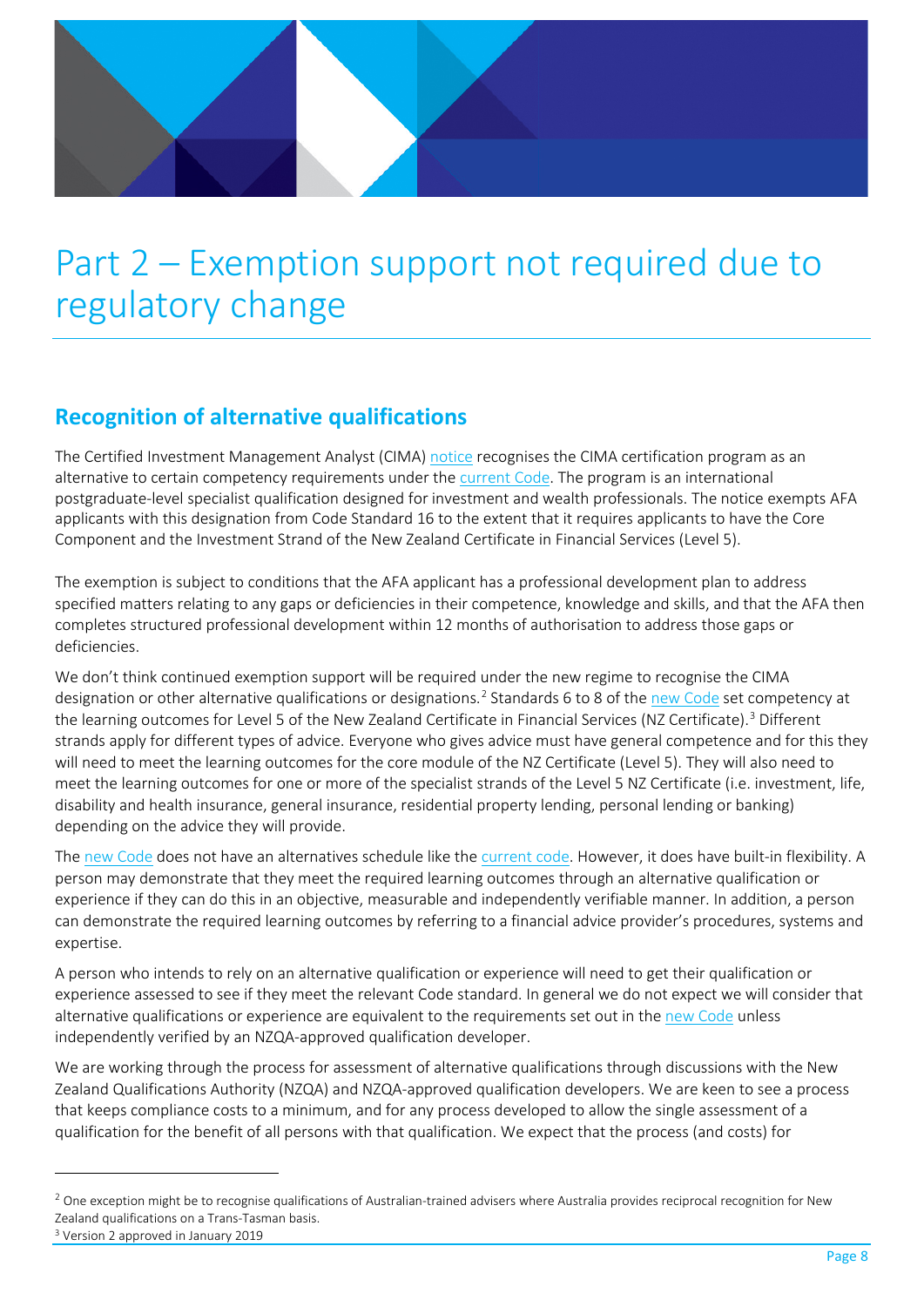

recognising qualifications that have already been found to be equivalent for the purposes of the [current code](http://www.financialadvisercode.govt.nz/assets/Code-of-Professional-Conduct-for-AFAs/161201-Code-of-Professional-Conduct-for-Authorised-Financial-Advisers.pdf) is likely to be straightforward.

Given the built-in flexibility in the [new Code](https://www.mbie.govt.nz/assets/a96d1b4800/code-of-professional-conduct-for-financial-advice-services.pdf) we don't think future support from the FMA's exemptions will be needed to recognise alternative qualifications.

# <span id="page-8-0"></span>**NZX and non-NZX brokers – client money and client property**

Currently there are two notices in place that permit the co-mingling of client money and property with broker money and property. This is permitted, to the extent that is reasonably necessary to either facilitate or arrange the settlement of clients' financial product transactions in a prudent and orderly fashion, or reduce the risk of a shortfall in a client money trust account. The notices are the NZX Brokers – Client Money and Client Property [notice](http://www.legislation.govt.nz/regulation/public/2015/0298/latest/DLM6666618.html?src=qs) and the Non-NZX Brokers – Client Money [notice.](http://www.legislation.govt.nz/regulation/public/2017/0169/latest/DLM7368601.html?search=qs_act%40bill%40regulation%40deemedreg_non-NZX_resel_25_h&p=1&sr=1)

There are strict controls on the co-mingling under these notices, including requirements that:

- brokers take all reasonable steps to ensure that client money and property remain separately identifiable, and to document, implement, and monitor processes consistent with good practice to manage the risks involved
- brokers must ensure that the amount of firm money held in a client money trust account is no more than is reasonably necessary to cover the risk of a shortfall arising
- NZX brokers are subject to the NZX Participant Rules and NZX supervision
- Non-NZX brokers report to FMA on a six-monthly basis and obtain an assurance engagement with a qualified auditor in accordance with applicable audit and assurance standards and provide the report to the FMA.

We don't think continued exemption support will be required for this matter. The [FSLAA](http://www.legislation.govt.nz/act/public/2019/0008/latest/whole.html) allows regulations to prescribe circumstances in which the requirement to keep client money and property separate from that held by or for the provider does not apply. In this instance the [FSLAA](http://www.legislation.govt.nz/act/public/2019/0008/latest/whole.html) provides that broker money or property that is not kept separate from client money must be treated as client money or client property if the regulations provide for this. This is intended to mitigate the risks for clients in the event the broker becomes insolvent.

As noted above, the Government has decided that client money regulations should largely be carried over to the new regulatory regime, subject to changes – including to reflect a change i[n FSLAA](http://www.legislation.govt.nz/act/public/2019/0008/latest/whole.html) designed to allow providers to deposit their own money into client accounts in certain circumstances, such as to reduce the risk of the client account being overdrawn due to delays in processing payments.

We will support MBIE to consider whether it would be appropriate to provide continued relief from the segregation requirement through regulations and, if so, the terms on which this should be available. The segregation rule provides an important protection for clients and we expect that brokers relying on the current FA Act exemptions will have taken significant steps by now towards implementing changes to their systems, processes and business to eliminate (or reduce to the maximum extent possible) any shortfalls arising in client money. It is possible therefore that any relief provided may be limited in scope and/or the period for which it is available, and subject to tight controls.

# <span id="page-8-1"></span>**Personalised digital advice**

The Personalised Digital Advice [notice](http://legislation.govt.nz/regulation/public/2018/0067/latest/whole.html) enables entities named in a schedule to provide personalised digital advice services to retail clients under the FA Act, promoting innovation and improving consumer access. The exemption is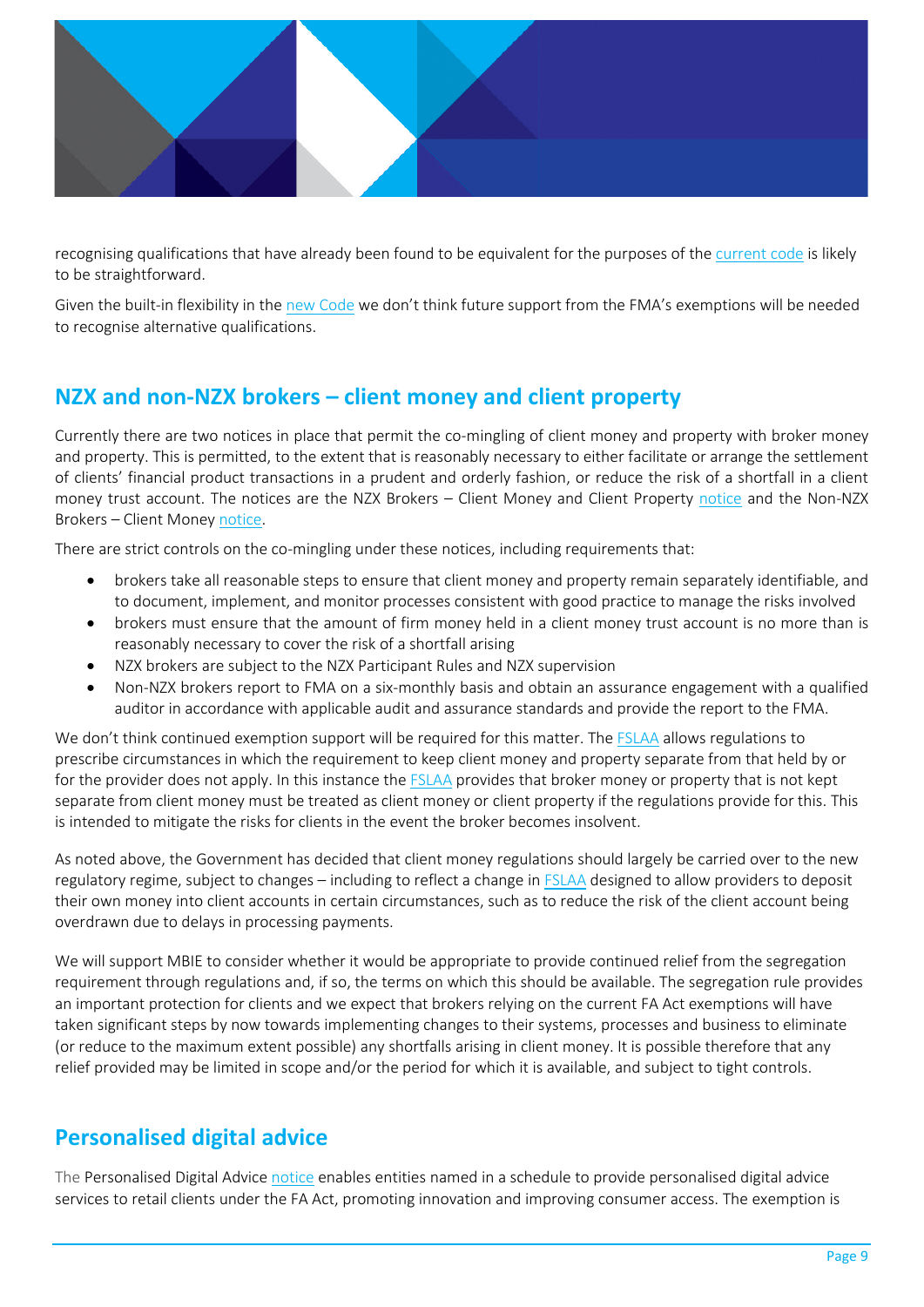

limited to personalised financial advice, personalised investment planning services, and services that relate to certain eligible financial products.

The exemptions do not apply if requirements to provide notifications to FMA on the occurrence of certain events are not met. The exemptions are also subject to conditions relating to disclosure, procedures to comply with the [current](http://www.financialadvisercode.govt.nz/assets/Code-of-Professional-Conduct-for-AFAs/161201-Code-of-Professional-Conduct-for-Authorised-Financial-Advisers.pdf)  [code,](http://www.financialadvisercode.govt.nz/assets/Code-of-Professional-Conduct-for-AFAs/161201-Code-of-Professional-Conduct-for-Authorised-Financial-Advisers.pdf) and record-keeping. There is no exemption from the conduct obligations in the [FA Act.](http://www.legislation.govt.nz/act/public/2008/0091/latest/whole.htmlhttp:/www.legislation.govt.nz/act/public/2008/0091/latest/whole.html)

We don't think continued exemption support will be needed for digital advice services. The new financial advice regime is 'technology neutral'. Licensed providers can use a digital advice delivery channel if they wish, providing they comply with the new conduct obligations in the FMC Act (as introduced by the [FSLAA\)](http://www.legislation.govt.nz/act/public/2019/0008/latest/whole.html), including the competence standards in the [new Code.](https://www.mbie.govt.nz/assets/a96d1b4800/code-of-professional-conduct-for-financial-advice-services.pdf) 

The new regime will have a two-year transitional period. During this period, some licensed providers can take advantage of a competency 'safe harbour'. This allows them to continue to provide regulated financial advice that they would have been permitted to provide under the [FA Act](http://www.legislation.govt.nz/act/public/2008/0091/latest/whole.htmlhttp:/www.legislation.govt.nz/act/public/2008/0091/latest/whole.html) without needing to comply with the competence standards in the [new Code.](https://www.mbie.govt.nz/assets/a96d1b4800/code-of-professional-conduct-for-financial-advice-services.pdf) For personalised digital advice, this is only available to providers who are named in the schedule to the Personalised Digital Advice [notice.](http://legislation.govt.nz/regulation/public/2018/0067/latest/whole.html)

# <span id="page-9-0"></span>**Offers of financial products through AFAs supplying personalised DIMS**

[Clause 7](http://www.legislation.govt.nz/act/public/2013/0069/latest/whole.html#DLM4092386) of Schedule 1 of the FMC Act provides a statutory exclusion from the standard disclosure regime for offers of financial products made through a discretionary investment management services (DIMS) provider who holds a licence under the FMC Act (the Schedule 1 exclusion).

Offers may alternatively be made through an AFA who is authorised to provide personalised DIMS under the FA Act. The [Offers of Financial Products Through Authorised Financial Advisers Supplying Personalised DIMS notice](http://www.legislation.govt.nz/regulation/public/2015/0254/latest/DLM6639201.html?search=ad_regulation__financial+markets+conduct____25_an%40bn%40rc%40dn%40apub%40aloc%40apri%40apro%40aimp%40bgov%40bloc%40bpri%40bmem%40rpub%40rimp_rc%40ainf%40anif%40bcur%40rinf%40rnif%40raif%40rasm%40rrev_a_aw_se&p=1) provides relief for these offers, making them exempt from the disclosure requirements in Part 3 of the FMC Act, and providing they are not regulated offers. Similarly to the Schedule 1 exclusion, the notice recognises that, when investment decisions are made by an AFA through a personalised DIMS service, the DIMS client does not need to receive the usual disclosures under th[e FMC Act.](http://www.legislation.govt.nz/act/public/2013/0069/latest/whole.html)

We do not consider any continued support will be required under the new regime. From June 2020 all persons providing DIMS will be required to operate under an FMC Act licence. AFAs who are currently authorised to provide DIMS will be automatically treated as holding an FMC Act DIMS licence (subject to certain limits and conditions). From June 2020, therefore, the Schedule 1 exclusion will cover offers made through AFAs who become licensed DIMS providers under the FMC Act.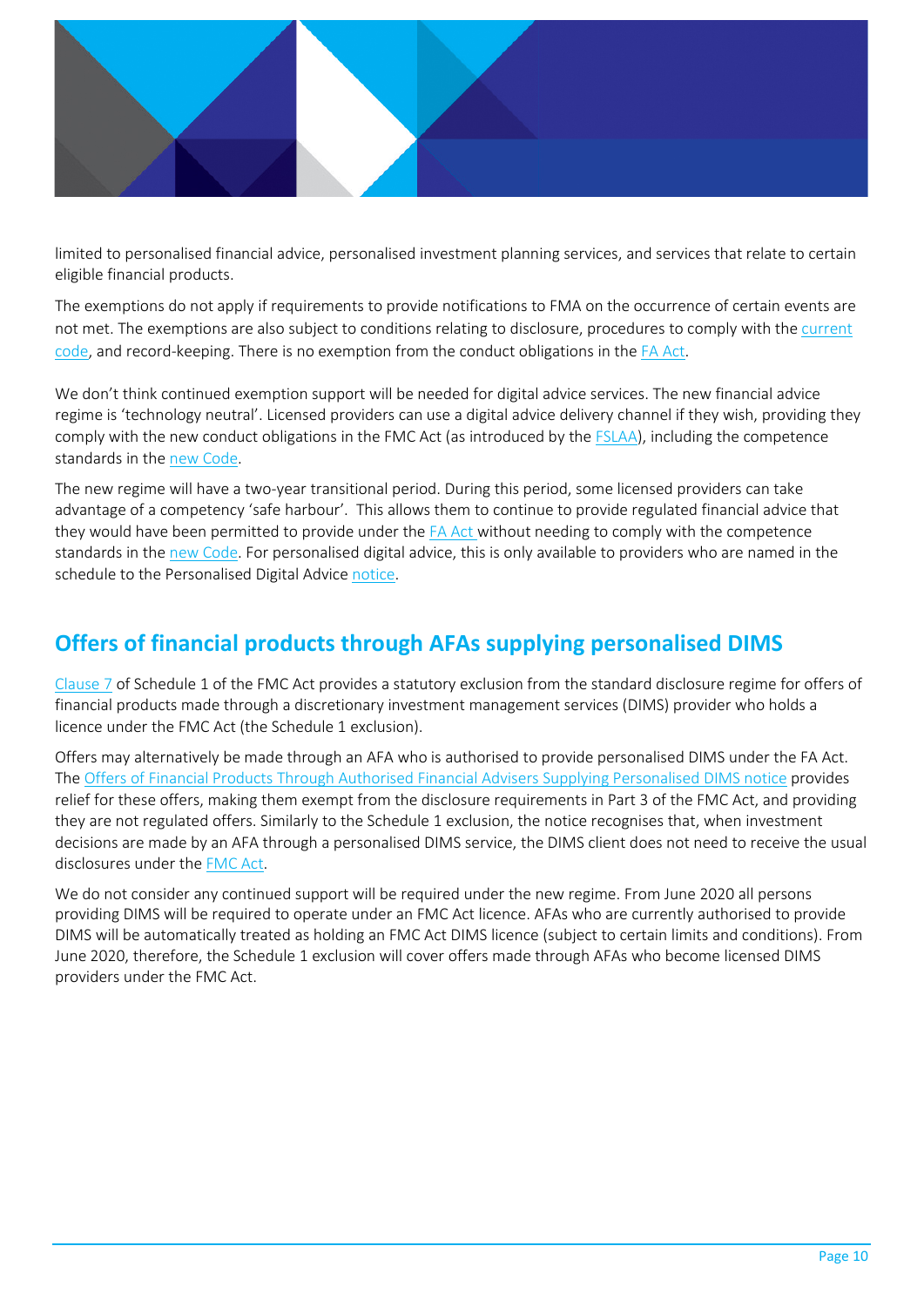

# <span id="page-10-0"></span>Schedule 1- Requirements for FMC Act exemptions

The [FMC Act](http://www.legislation.govt.nz/act/public/2013/0069/latest/whole.html) grants FMA the power, on the terms and conditions we think fit (if any), to exempt any person or class of persons from compliance with any provisions of the FMC Act or any regulations.

Before we grant an exemption, we must be satisfied that the exemption:

- is necessary or desirable to promote the purposes of the FMC Act (see below)
- is not broader than reasonably necessary to address the matters that gave rise to the exemption.

The main purposes of the FMC Act are to:

- promote confident and informed participation of businesses, investors and consumers in the financial markets
- promote and facilitate the development of fair, efficient and transparent financial markets.

The FMC Act's additional purposes are to:

- help investors make informed decisions with timely, accurate, understandable information of financial products and services
- allow effective monitoring and reduced governance risks with appropriate governance arrangements for financial products, and certain financial services
- avoid unnecessary compliance costs
- promote innovation and flexibility in the financial markets.

Additional purposes applicable to regulation of financial advice and financial advice services are:

- ensuring the availability of financial advice for people seeking that advice; and
- ensuring the quality of financial advice and financial advice services.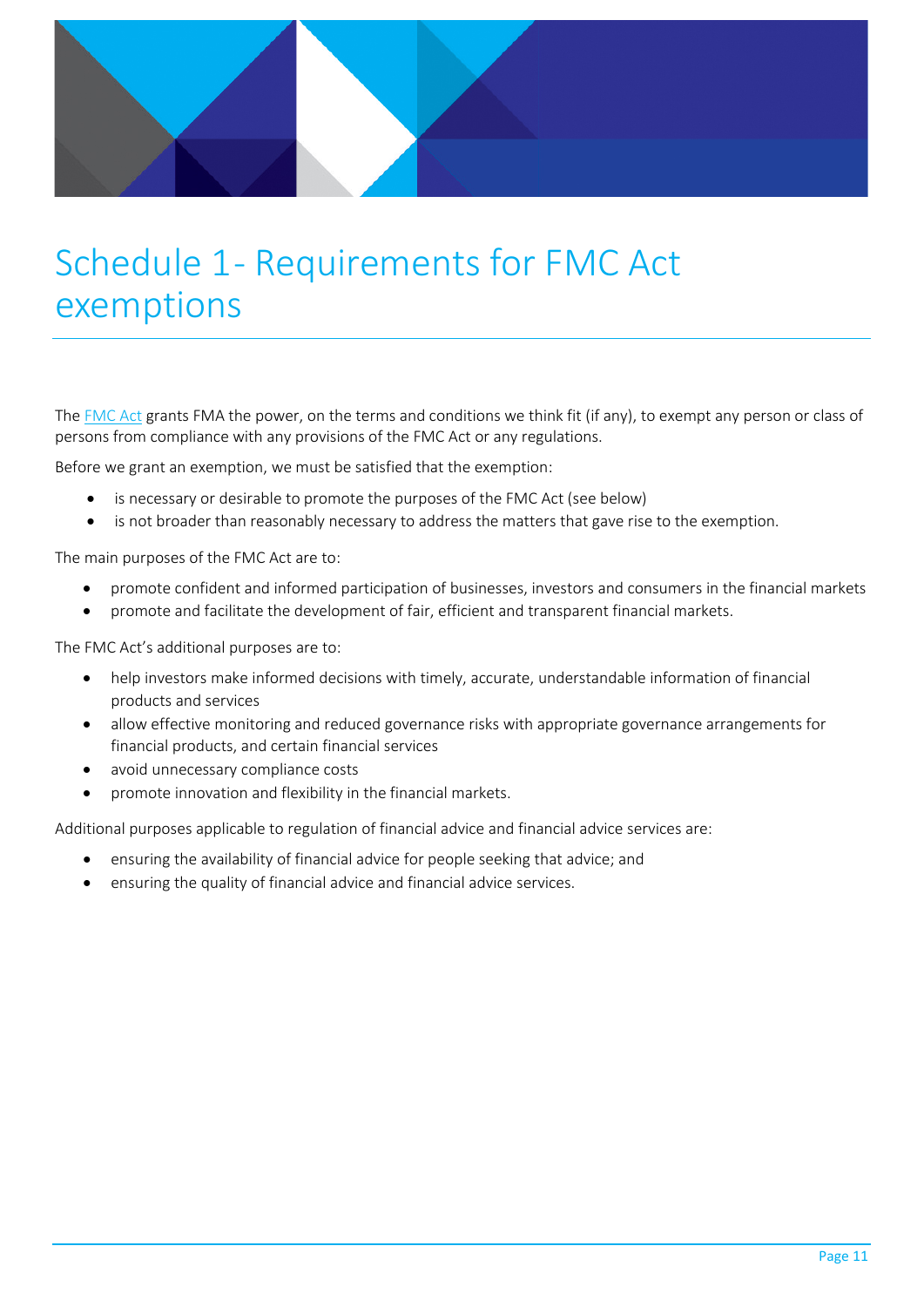# <span id="page-11-0"></span>Schedule 2 – Further discussion and questions relating to Australian licensees

### Specific exemptions required

 $\overline{a}$ 

As noted above, the Australian Licensees [notice](http://www.legislation.govt.nz/regulation/public/2011/0238/latest/whole.html#DLM3848033) facilitates Trans-Tasman provision of financial services where compliance with the New Zealand licensing regime would result in dual regulation and be disproportionate to the limited services being provided from Australia.

We think exemptions for Australian licensees and their representatives are likely to be required from the following new regime requirements:

- the requirement in s  $388(ba)$  of the FMC Act<sup>4</sup> to be licensed to act as a provider of a financial advice service
- the limitation in  $\frac{s}{431F}$  of the FMC Act on who can give regulated advice to retail clients on behalf of a financial advice provider to allow an Australian licensee's representatives to give that advice; and
- the prohibition in [s 431G](http://www.legislation.govt.nz/act/public/2019/0008/latest/whole.html#DLM7386418) of the FMC Act on holding out certain matters in relation to giving financial advice.

We also think it would be appropriate to grant exemptions for Australian licensees and their representatives from the statutory duties i[n s 431I to s 431P](http://www.legislation.govt.nz/act/public/2019/0008/latest/whole.html#DLM7386428) of the FMC Act (except perhaps the duty in [s 431L](http://www.legislation.govt.nz/act/public/2019/0008/latest/whole.html#DLM7386434) to exercise care, diligence and skill) and from the additional duties on financial advice providers who engage others to give advice in [s 431Q.](http://www.legislation.govt.nz/act/public/2019/0008/latest/whole.html#LMS63729) The Australian financial service providers regulatory regime has similar objectives to New Zealand's new regime and Australian licensees will be licensed by ASIC and regulated under Australian law. We think this will provide appropriate protections for New Zealand clients where alternative requirements apply (see page 13). In particular, we propose that Australian licensees will be required to join a New Zealand dispute resolution scheme. This will ensure New Zealand clients have access to an independent process in New Zealand for resolving any disputes. In addition, we have information and co-operation arrangements in place with ASIC. They will allow us to seek assistance from ASIC if compliance issues arise. Another requirement, if any exemption is granted, will be that Australian licensees provide certain information to New Zealand clients so they are aware of the exemption and that disclosure is made as if the clients were based in Australia.

We doubt whether any exemptions are required from the requirements for representatives of an Australian licensee to register on the FSPR under  $s$  11(1) of the FSP Act (as amended by the [FSLAA\)](http://www.legislation.govt.nz/act/public/2019/0008/latest/whole.html). An Australian licensee will have an exemption from the requirement in [s 431F](http://www.legislation.govt.nz/act/public/2019/0008/latest/whole.html#DLM7386417) of the FMC Act only to provide advice through individuals who are engaged as financial advisers or nominated representatives. This means its representatives will not need to be registered on the FSPR by reason of being financial advisers. Nor will they need to be registered by reason of being 'in the business of providing a financial service' for the purposes of  $s$  11(1) of the FSP Act (as amended by the [FSLAA\)](http://www.legislation.govt.nz/act/public/2019/0008/latest/whole.html).

We also consider that an exemption from the duties of persons who engage nominated representatives in [s 431R](http://www.legislation.govt.nz/act/public/2019/0008/latest/whole.html#DLM7386444) may not be required. The Australian licensee's representatives will not be nominated representatives given the exemption from [s 431F](http://www.legislation.govt.nz/act/public/2019/0008/latest/whole.html#DLM7386417) and therefore the Australian licensee will not need to comply with the duties of persons who engage nominated representatives.

<span id="page-11-1"></span><sup>&</sup>lt;sup>4</sup> In this schedule, references to provisions or subparts of the FMC Act are to provisions that will be inserted in the FMC Act by the **FSLAA**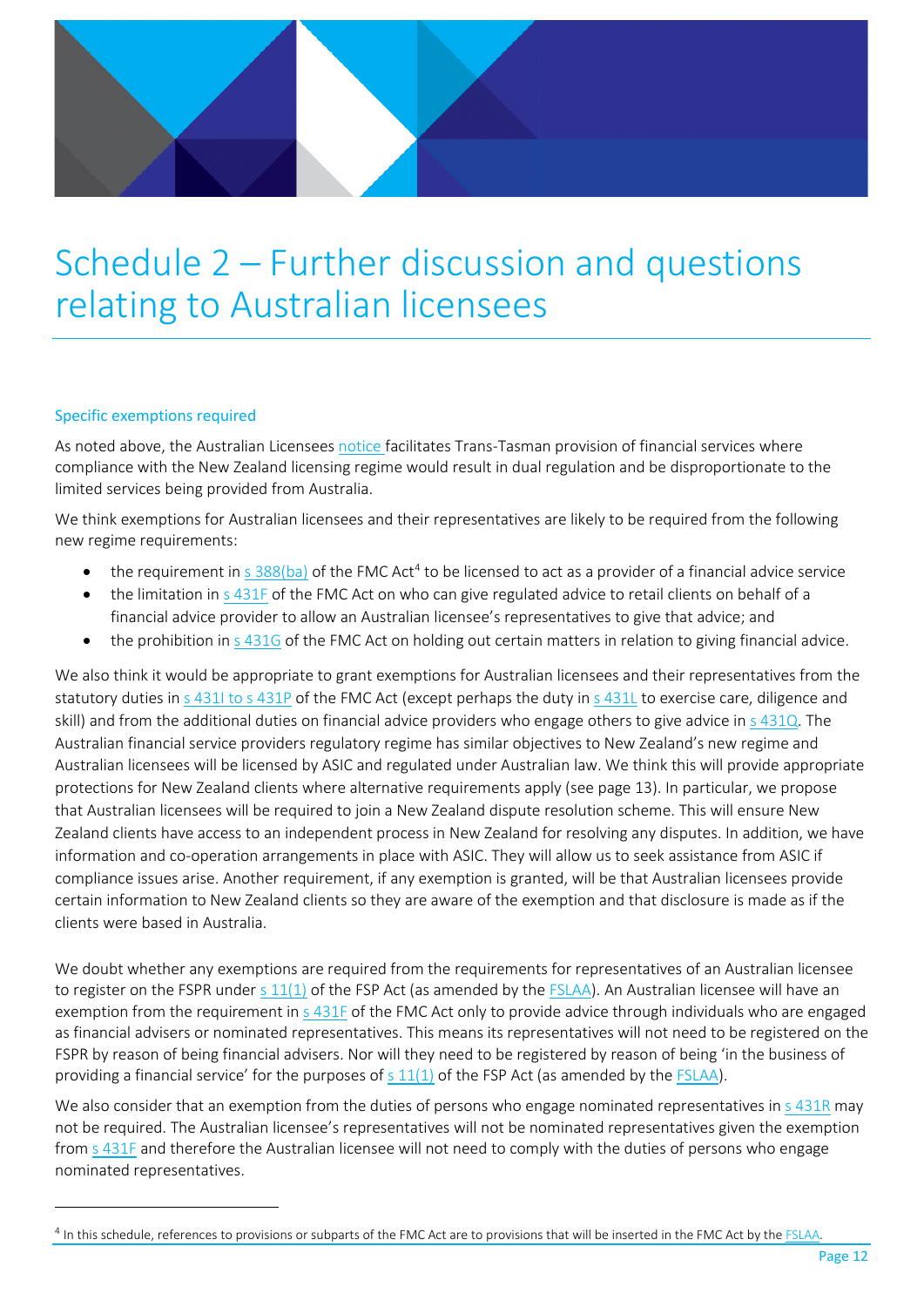

### Conditions that may be required

We think most conditions under the existing Australian Licensees [notice](http://www.legislation.govt.nz/regulation/public/2011/0238/latest/whole.html#DLM3848033) remain necessary and appropriate. However we are considering whether the following requirements are still necessary.

Currently, an Australian licensee must provide a list to the FMA of its representatives who give advice to New Zealand retail clients (and update that list). We note that there is a register of Australian financial advisers. Individuals who are authorised to provide personal advice to retail clients on investments, superannuation and life insurance (i.e. 'relevant financial products') are required under Australian law to be on this register. There is also a register of authorised representatives. We are considering whether this will provide sufficient information on Australian licensees' representatives. We note, however, that these registers will not provide information about individuals who provide information on basic banking products, general insurance and consumer credit insurance, which are not relevant financial products.

Currently, Australian licensees and their representatives must also submit to the non-exclusive jurisdiction of the New Zealand courts and appoint a local agent for service of process. Requiring an agent for service and submission to jurisdiction may impose an unnecessary compliance burden. Trans-Tasman mutual recognition of judgments and proceedings is straightforward between New Zealand and Australia under th[e Trans-Tasman Proceedings Act 2010](http://www.legislation.govt.nz/act/public/1997/0060/latest/DLM410793.html) (TTPA). [Subpart 1](http://legislation.govt.nz/act/public/2010/0108/latest/whole.html?search=sw_096be8ed814ec73b_jurisdiction_25_se&p=1#DLM3121605) of Part 2 of the TTPA allows defendants to be served with the initiating document in Australia and this has the same effect as if that document was served in New Zealand.

### **Questions**

- 1. Do you support exemption relief under the new financial advice regime for Australian licensees and their representatives? What are the reasons for your view?
- 2. Do you consider that the exemptions discussed on page 12 are required and appropriate? What are the reasons for your view?
- 3. Do you think any additional exemptions are required? If so, why do you think those exemptions would be appropriate, taking into account the purposes of the FMC Act (see Schedule 1 of this paper).
- 4. Do you consider any exemption is required for Australian licensees' representatives from the requirement to register on the FSPR? What are the reasons for your view?
- 5. Do you think the conditions under the existing Australian License[e notice](http://www.legislation.govt.nz/regulation/public/2011/0238/latest/whole.html#DLM3848033) remain appropriate? What are the reasons for your view?
- 6. Do you think any additional conditions required? What are the reasons for your view?
- 7. Do you consider any existing conditions are unnecessary given regulatory changes or impose an unreasonable compliance burden? What are the reasons for your view?
- 8. Do you think the requirement for Australian licensees to provide a list to FMA of its representatives who give advice to New Zealand retail clients (and update that list) is necessary? What are the reasons for your views?
- 9. Do you think the requirements to submit to the non-exclusive jurisdiction of the New Zealand courts and appoint a local agent for service impose an unnecessary compliance burden? What are the reasons for your view?
- 10. Please tell us if you currently rely on the existing Australian Licensee[s notice.](http://www.legislation.govt.nz/regulation/public/2011/0238/latest/whole.html#DLM3848033) If so, please provide an up-todate list of your New Zealand clients and details of the type of financial adviser services provided to them, including the financial products involved. Please tell us how many of your clients became clients after you notified FMA that you intended to rely on the exemptions under the existing notice.